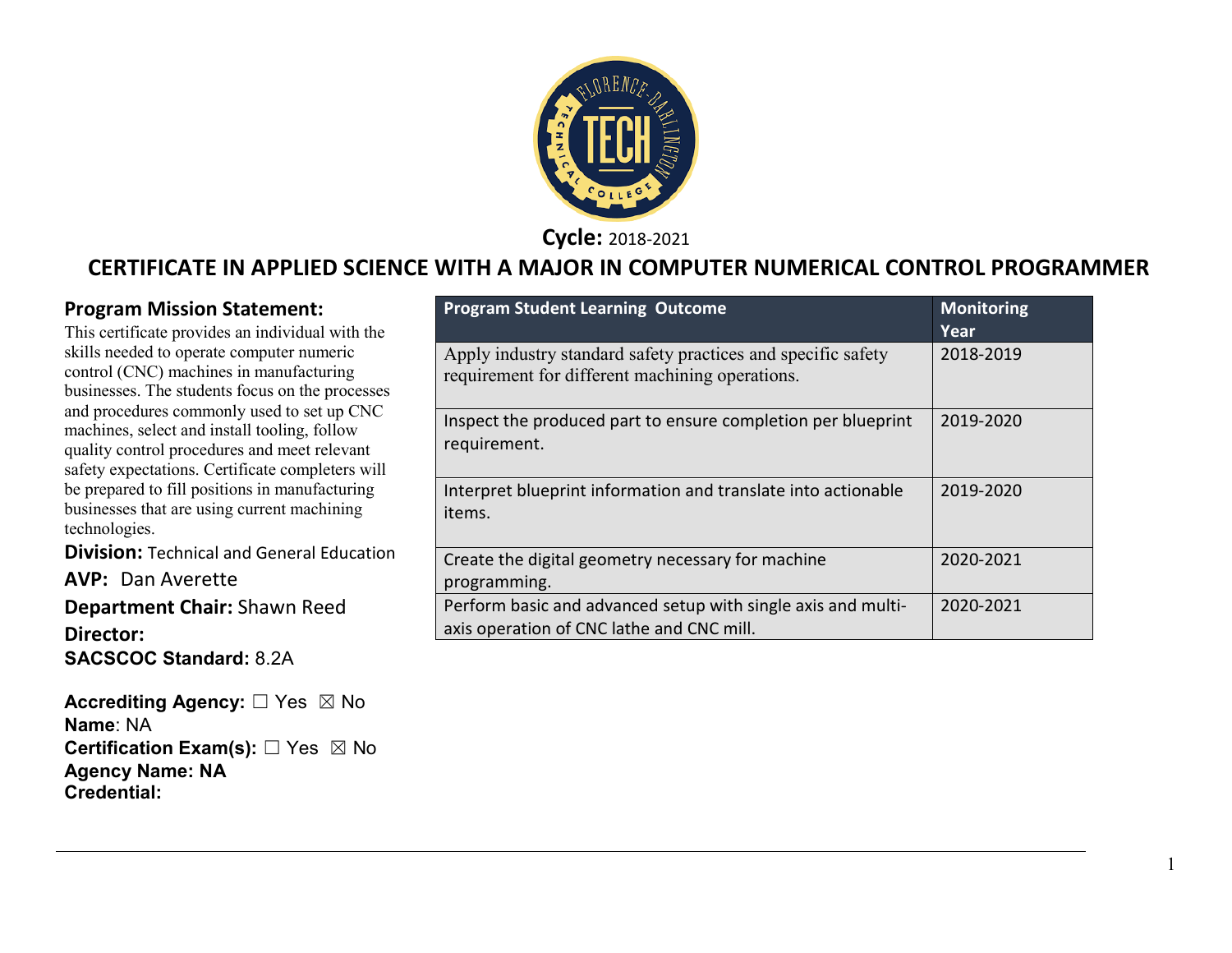# **STUDENT LEARNING OUTCOMES FOR 48.0501 2018-2019**

| A. Program<br><b>Student Learning</b><br><b>Outcomes</b>                                                                          | <b>B.</b> What<br><b>courses</b><br>are<br><b>PSLOs</b><br><b>Assessed</b>           | <b>C. Methods for</b><br><b>Outcomes</b><br><b>Assessment</b>              | D. Expected Level<br>of Program<br><b>Performance</b>                                                                                              | E. Data Collection   F. Results                                                               |                                                                                                                       | <b>G. Plan For Improvement</b>                                                                                                                                                |
|-----------------------------------------------------------------------------------------------------------------------------------|--------------------------------------------------------------------------------------|----------------------------------------------------------------------------|----------------------------------------------------------------------------------------------------------------------------------------------------|-----------------------------------------------------------------------------------------------|-----------------------------------------------------------------------------------------------------------------------|-------------------------------------------------------------------------------------------------------------------------------------------------------------------------------|
| What should the<br>graduates of your<br>program be able to<br>do?                                                                 | Where do<br>you see<br>evidence<br>that the<br>student<br>can do<br>these<br>things? | How does your<br>program evaluate<br>student/graduate<br>skills/abilities? | What is the expected<br>level of student<br>performance for the<br>program?                                                                        | When will you collect<br>the data needed to<br>evaluate the<br>performance of the<br>program? | What are the<br>results of the<br>evaluation?<br><b>NOTE: include</b><br>student ratio with<br>all results.           | How will you use this information<br>to improve the program                                                                                                                   |
| Apply industry<br>standard safety<br>practices and<br>specific safety<br>requirement for<br>different<br>machining<br>operations. | MTT 250                                                                              | <b>Students</b><br>understand<br>safety in<br>machine tool<br>technology.  | 100% of students will<br>make a grade of 70%<br>or higher on the G81<br>project, setup,<br>operate machine<br>while following all<br>safety rules. | Summer 2019                                                                                   | 17 of 17 students<br>(100%) passed the<br>required<br>assignment with a<br>70% or above.<br>Class average was<br>92%. | The expected learning level was<br>met and the faculty will continue to<br>evaluate this learning outcome<br>with other classes since safety in<br>the field is so important. |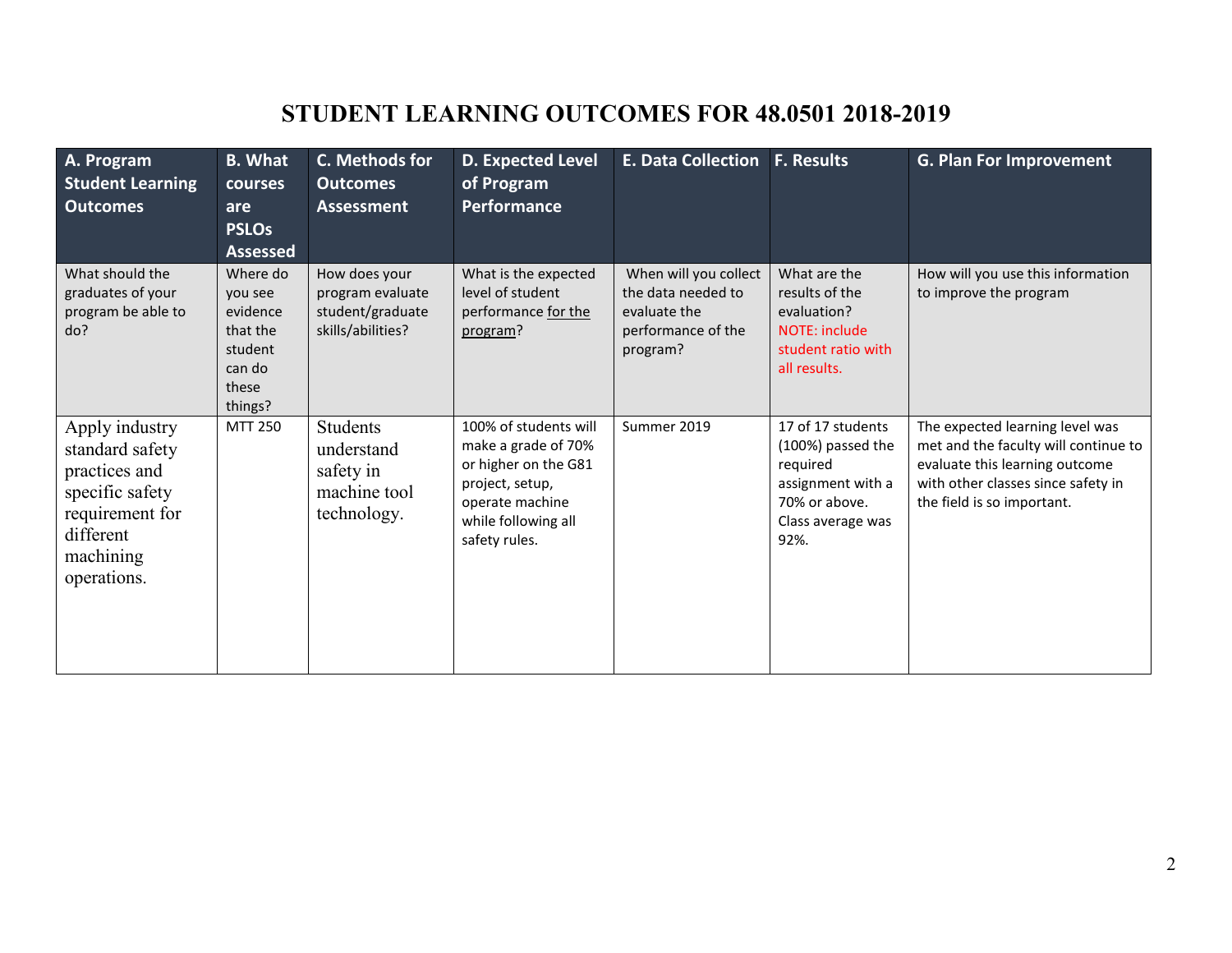# **STUDENT LEARNING OUTCOMES FOR 48.0501 2019-2020**

| A. Program<br><b>Student Learning</b><br><b>Outcomes</b>                           | <b>B. What</b><br><b>courses</b><br>are PSLOs<br><b>Assessed</b>                  | C. Methods for<br><b>Outcomes</b><br><b>Assessment</b>                               | <b>D. Expected Level</b><br>of Program<br><b>Performance</b>                        | <b>E. Data Collection</b>                                                                     | <b>F. Results</b>                                                                                                 | <b>G. Plan For Improvement</b>                                                                                                                                    |
|------------------------------------------------------------------------------------|-----------------------------------------------------------------------------------|--------------------------------------------------------------------------------------|-------------------------------------------------------------------------------------|-----------------------------------------------------------------------------------------------|-------------------------------------------------------------------------------------------------------------------|-------------------------------------------------------------------------------------------------------------------------------------------------------------------|
| What should the<br>graduates of your<br>program be able to do?                     | Where do<br>you see<br>evidence<br>that the<br>student can<br>do these<br>things? | How does your<br>program evaluate<br>student/graduate<br>skills/abilities?           | What is the expected<br>level of student<br>performance for the<br>program?         | When will you<br>collect the data<br>needed to evaluate<br>the performance of<br>the program? | What are the<br>results of the<br>evaluation?<br>NOTE: include<br>student ratio with<br>all results.              | How will you use this information<br>to improve the program                                                                                                       |
| Inspect the produced<br>part to ensure<br>completion per<br>blueprint requirement. | <b>MTT 252</b>                                                                    | Student will<br>generate code to<br>produce a thread<br>in a CNC Turning<br>program. | 100% of students will<br>make a grade of 70%<br>or higher on CBC<br>thread project. | Spring 2020                                                                                   | 11 of 11 students<br>(100%) passed the<br>required<br>assignment with a<br>70 or above. Class<br>average was 87%. | The expected learning level was<br>met and the faculty will continue<br>to evaluate this learning outcome<br>with other classes that deal with<br>CNC programing. |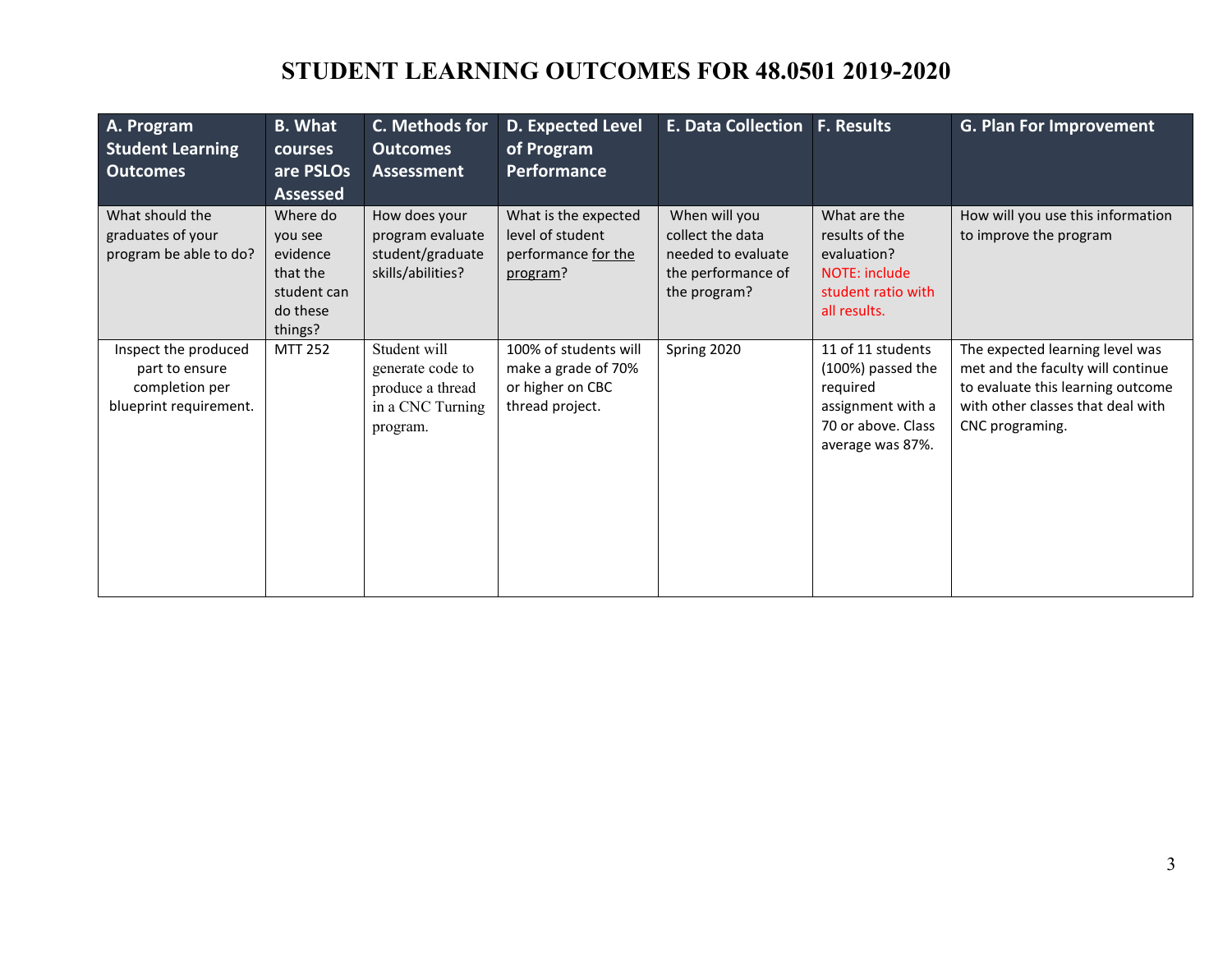# **STUDENT LEARNING OUTCOMES FOR 48.0501 2019-2020**

| A. Program<br><b>Student Learning</b><br><b>Outcomes</b>                         | <b>B.</b> What<br>courses are<br><b>PSLOs</b><br><b>Assessed</b>               | C. Methods for<br><b>Outcomes</b><br><b>Assessment</b>                      | <b>D. Expected Level</b><br>of Program<br>Performance                                   | E. Data<br><b>Collection</b>                                                                  | <b>F. Results</b>                                                                                                             | <b>G. Plan For Improvement</b>                                                                                                                                    |
|----------------------------------------------------------------------------------|--------------------------------------------------------------------------------|-----------------------------------------------------------------------------|-----------------------------------------------------------------------------------------|-----------------------------------------------------------------------------------------------|-------------------------------------------------------------------------------------------------------------------------------|-------------------------------------------------------------------------------------------------------------------------------------------------------------------|
| What should the<br>graduates of your<br>program be able to<br>do?                | Where do you<br>see evidence<br>that the<br>student can<br>do these<br>things? | How does your<br>program evaluate<br>student/graduate<br>skills/abilities?  | What is the expected<br>level of student<br>performance for the<br>program?             | When will you collect<br>the data needed to<br>evaluate the<br>performance of the<br>program? | What are the<br>results of the<br>evaluation?<br><b>NOTE: include</b><br>student ratio with<br>all results.                   | How will you use this information<br>to improve the program                                                                                                       |
| Interpret blueprint<br>information and<br>translate it into<br>actionable items. | <b>MTT 250</b>                                                                 | Students prepare a<br>program to<br>contour a simple<br>part on a CNC mill. | 100% of the students<br>will make a grade of<br>70% or above on G02-<br>G03 mill block. | Summer 2020                                                                                   | 8 out of 8 students<br>(100%) passed the<br>Class average on<br>this project was a<br>97% and 100%<br>made a 70% or<br>above. | The expected learning level was<br>met and the faculty will continue<br>to evaluate this learning outcome<br>with other classes that deal with<br>CNC programing. |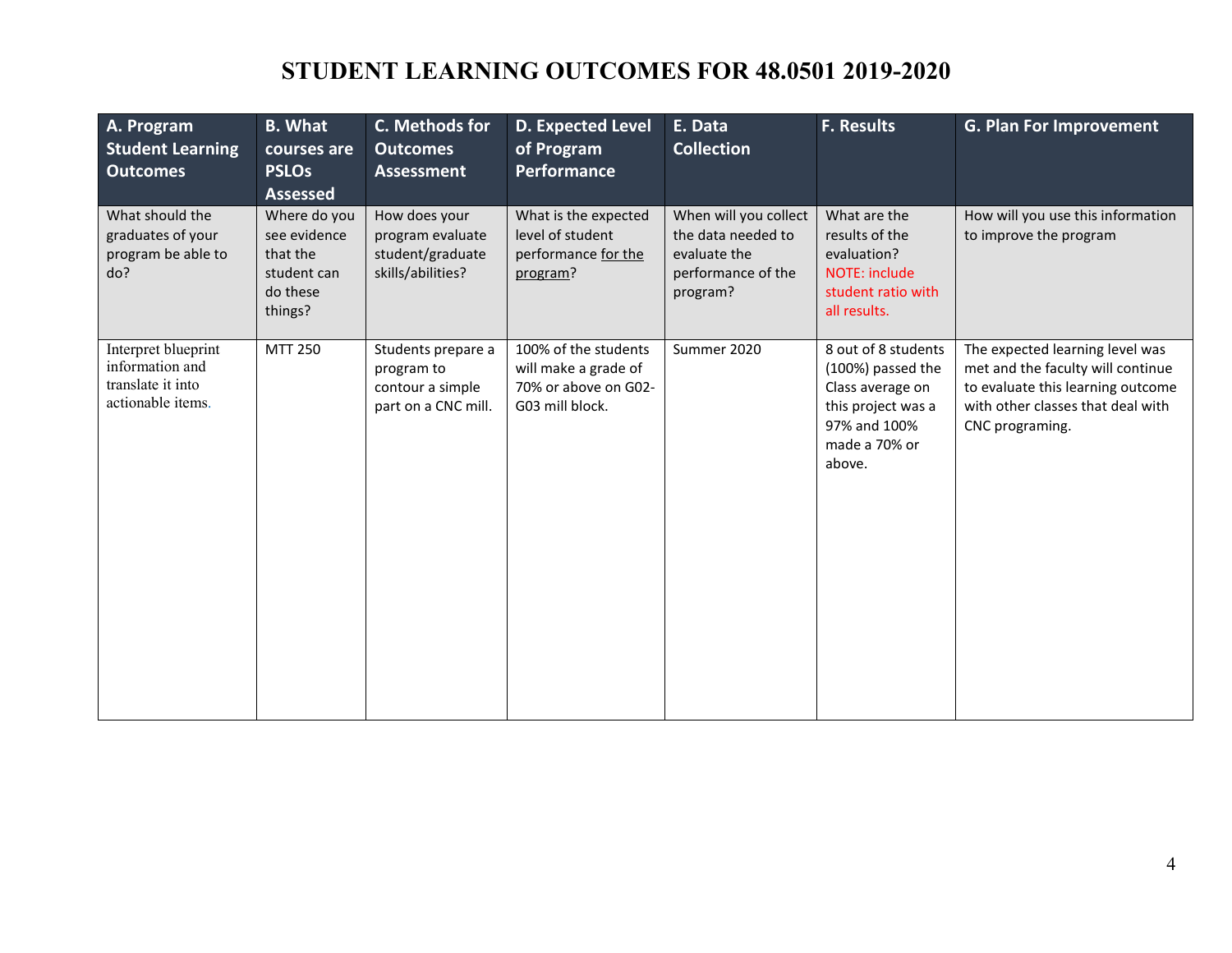# **STUDENT LEARNING OUTCOMES FOR 48.0501 2020-2021**

| A. Program<br><b>Student Learning</b><br><b>Outcomes</b>                | <b>B.</b> What<br>courses are<br><b>PSLOs</b><br><b>Assessed</b>               | C. Methods for<br><b>Outcomes</b><br><b>Assessment</b>                                                                      | <b>D. Expected Level</b><br>of Program<br>Performance                           | E. Data<br><b>Collection</b>                                                                  | <b>F. Results</b>                                                                                                   | <b>G. Plan For Improvement</b>                                                                                                                                    |
|-------------------------------------------------------------------------|--------------------------------------------------------------------------------|-----------------------------------------------------------------------------------------------------------------------------|---------------------------------------------------------------------------------|-----------------------------------------------------------------------------------------------|---------------------------------------------------------------------------------------------------------------------|-------------------------------------------------------------------------------------------------------------------------------------------------------------------|
| What should the<br>graduates of your<br>program be able to<br>do?       | Where do you<br>see evidence<br>that the<br>student can<br>do these<br>things? | How does your<br>program evaluate<br>student/graduate<br>skills/abilities?                                                  | What is the expected<br>level of student<br>performance for the<br>program?     | When will you collect<br>the data needed to<br>evaluate the<br>performance of the<br>program? | What are the<br>results of the<br>evaluation?<br><b>NOTE: include</b><br>student ratio with<br>all results.         | How will you use this information<br>to improve the program                                                                                                       |
| Create the digital<br>geometry necessary<br>for machine<br>programming. | <b>MTT 251</b>                                                                 | Students<br>determine the<br>correct contour<br>path for a simple<br>part program<br>produced on a CNC<br>Machining Center. | 100% of the students<br>will make a grade of<br>70% or higher on<br>project #1. | <b>Fall 2020</b>                                                                              | 6 of 6 students<br>(100%) passed the<br>required<br>assignment with a<br>70% or above.<br>Class average was<br>93%. | The expected learning level was<br>met and the faculty will continue<br>to evaluate this learning outcome<br>with other classes that deal with<br>CNC programing. |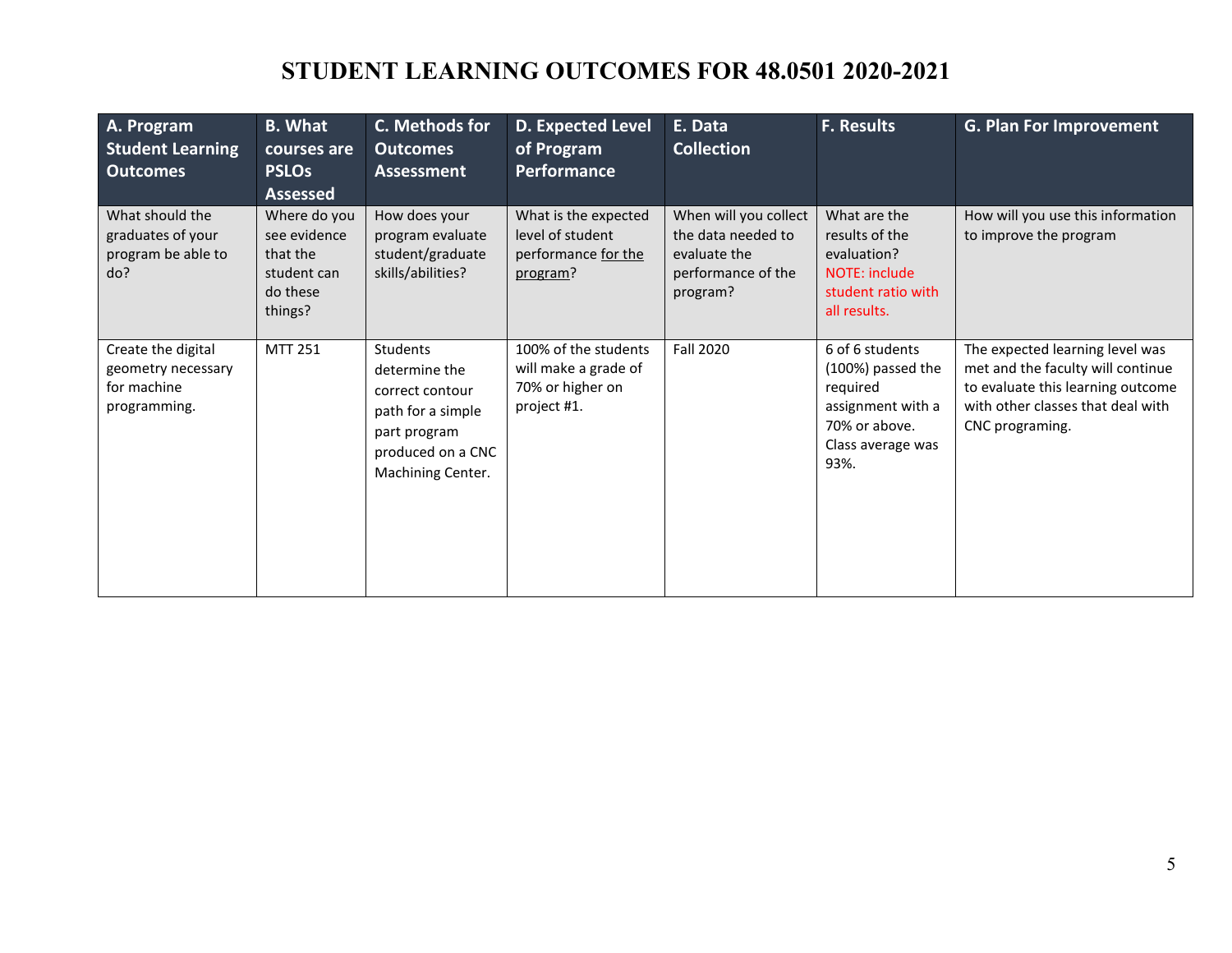# **STUDENT LEARNING OUTCOMES FOR 48.0501 2020-2021**

| A. Program<br><b>Student Learning</b><br>Outcomes                                    | <b>B.</b> What<br>courses are<br><b>PSLOs</b><br><b>Assessed</b>               | C. Methods for<br><b>Outcomes</b><br><b>Assessment</b>                        | <b>D. Expected Level</b><br>of Program<br>Performance                                              | E. Data<br><b>Collection</b>                                                                  | <b>F. Results</b>                                                                                                   | <b>G. Plan For Improvement</b>                                                                                                                                    |
|--------------------------------------------------------------------------------------|--------------------------------------------------------------------------------|-------------------------------------------------------------------------------|----------------------------------------------------------------------------------------------------|-----------------------------------------------------------------------------------------------|---------------------------------------------------------------------------------------------------------------------|-------------------------------------------------------------------------------------------------------------------------------------------------------------------|
| What should the<br>graduates of your<br>program be able to<br>do?                    | Where do you<br>see evidence<br>that the<br>student can<br>do these<br>things? | How does your<br>program evaluate<br>student/graduate<br>skills/abilities?    | What is the expected<br>level of student<br>performance for the<br>program?                        | When will you collect<br>the data needed to<br>evaluate the<br>performance of the<br>program? | What are the<br>results of the<br>evaluation?<br>NOTE: include<br>student ratio with<br>all results.                | How will you use this information<br>to improve the program                                                                                                       |
| Perform basic and<br>advanced setup and<br>operation of a CNC<br>lathe and CNC mill. | <b>MTT 255</b>                                                                 | Student will utilize<br>tools in the CAM<br>library to produce<br>a toolpath. | 100% of the students<br>will make a grade of<br>70% or higher on<br>project 5 in MTT 255<br>class. | Spring 2021                                                                                   | 7 of 7 students<br>(100%) passed the<br>required<br>assignment with a<br>70% or above.<br>Class average was<br>84%. | The expected learning level was<br>met and the faculty will continue<br>to evaluate this learning outcome<br>with other classes that deal with<br>CNC programing. |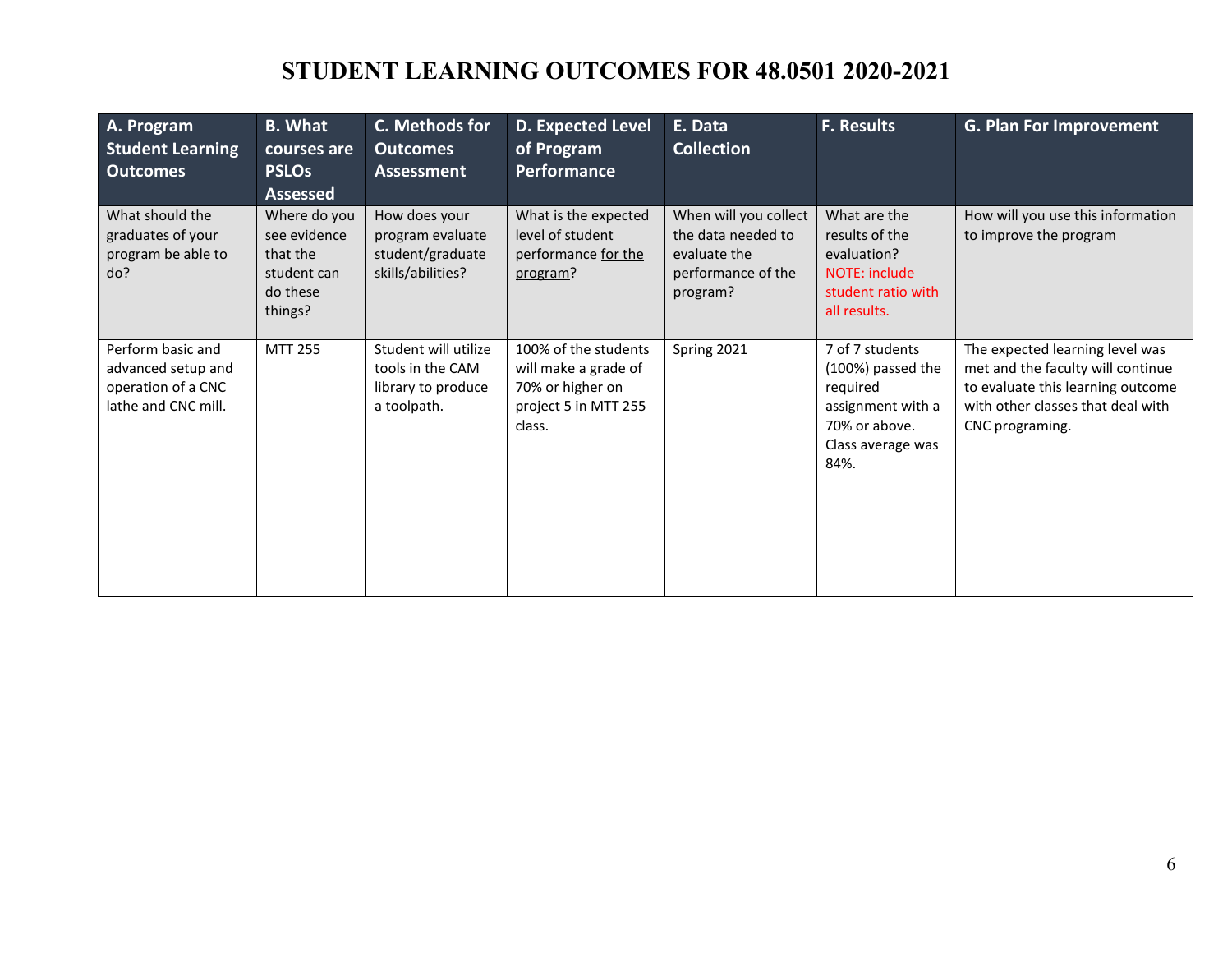#### **CONTINUOUS STUDENT IMPROVEMENT**

**The faculty has been able to identify the short falls in tracking student improvement. The faculty in this cycle has been focusing on more hands-on projects to evaluate student learning outcomes because they feel this approach gives them a more accurate method to determine mastery of the concepts.** 

**The program's one major short fall from last cycle would be the student's problems with the machine interface since the department has purchased different machines. The students tend to remain on one machine to complete their projects without experiencing the different machines in the shop. The faculty will insure that all students are rotated amongst all the machines with different controllers.** 

**Overall, the MTT program feels that performance will continue to improve. All the MTT students from these different cohorts are working in the field.**

#### **PROGRAM VITAL STATISTICS**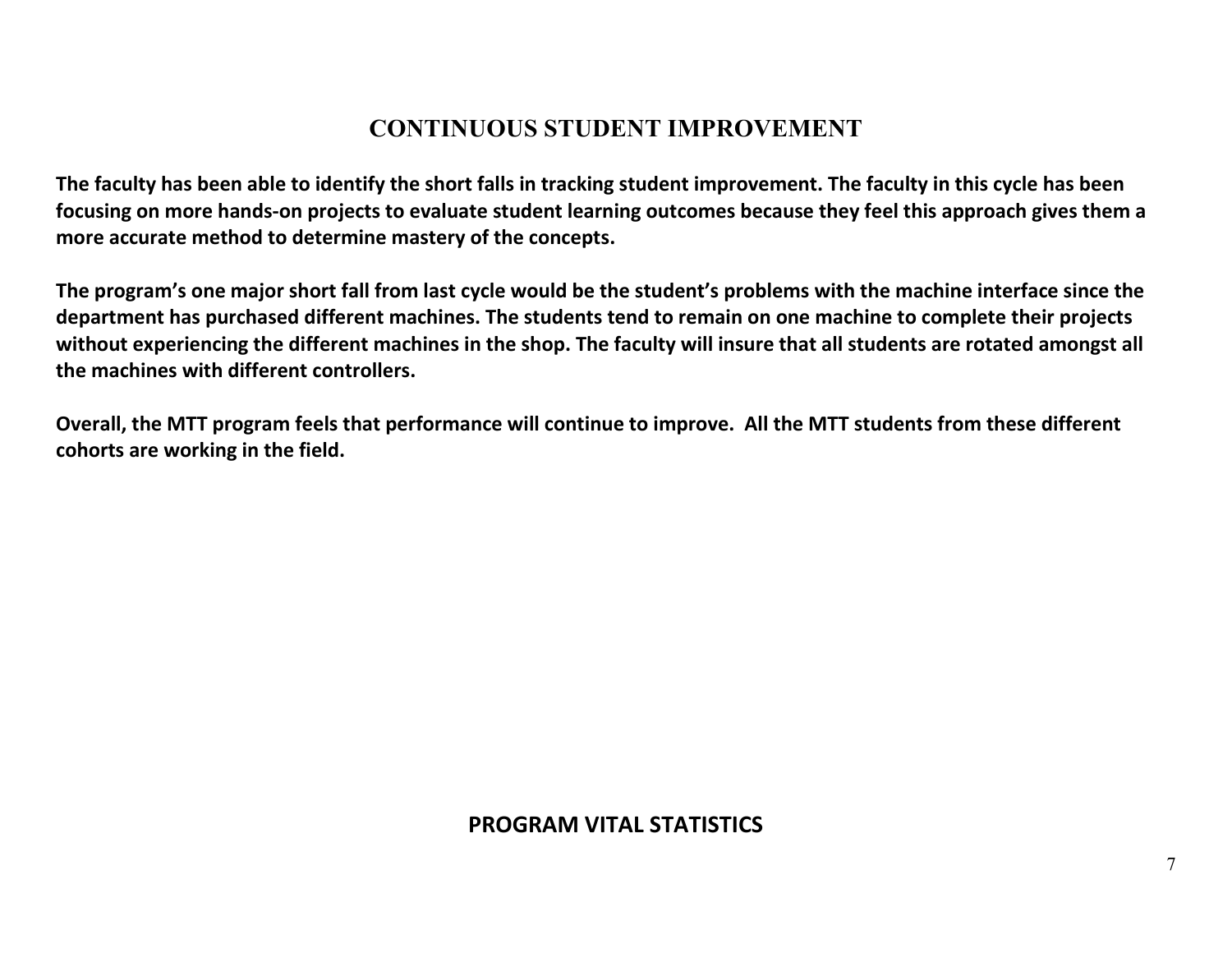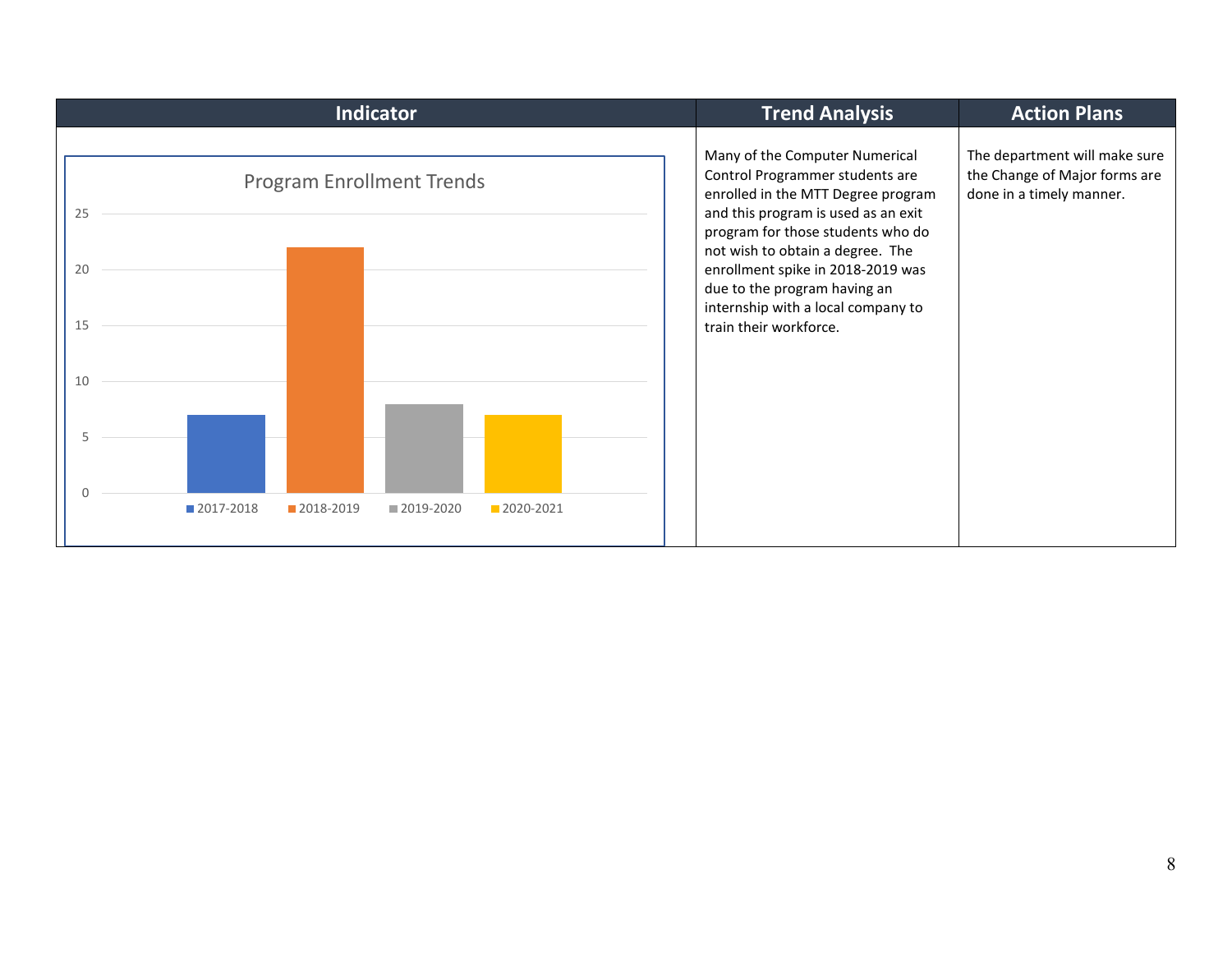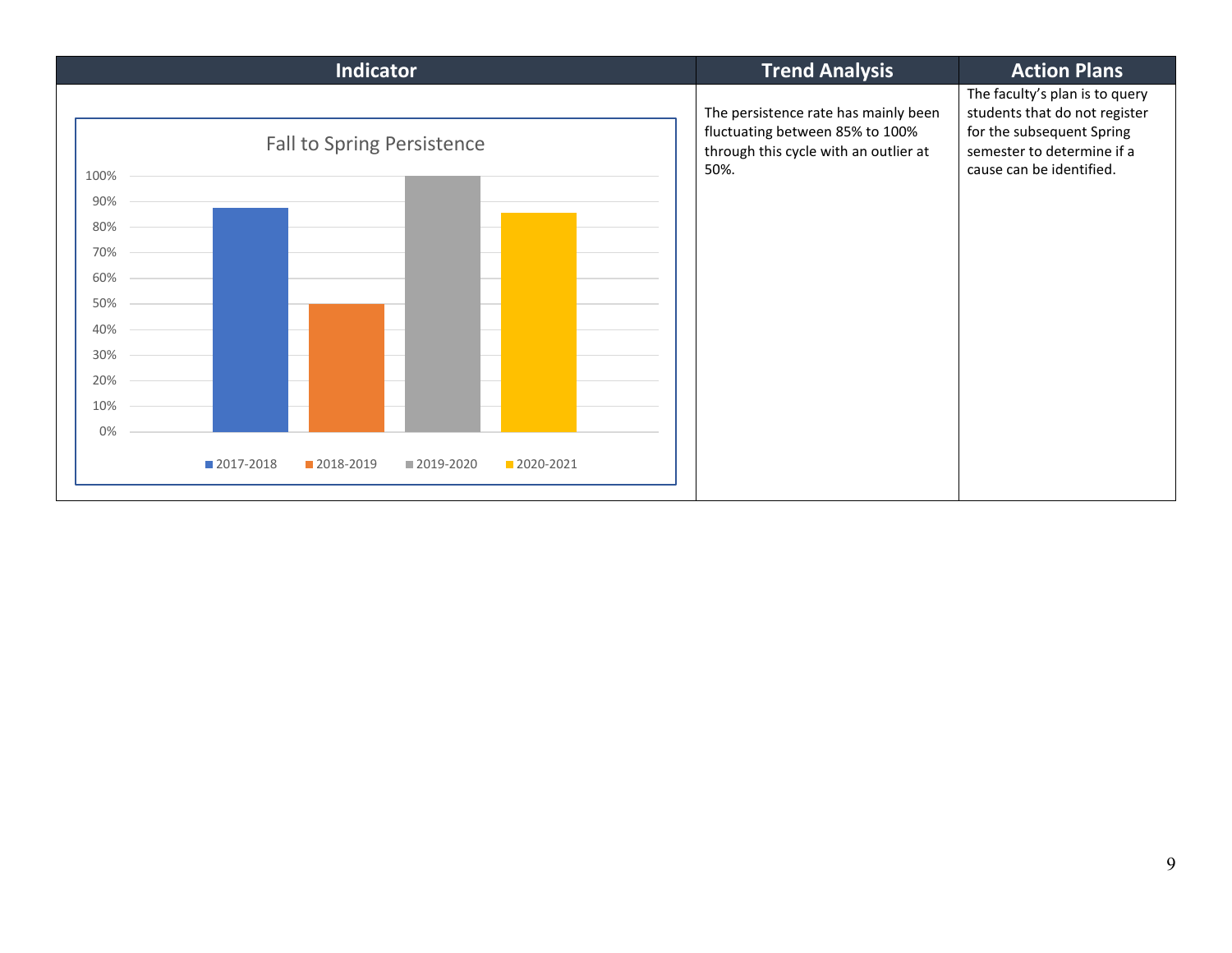| Indicator                             | <b>Trend Analysis</b>                                                                                                                                                                                                                                                                                                                             | <b>Action Plans</b>                                                                    |  |
|---------------------------------------|---------------------------------------------------------------------------------------------------------------------------------------------------------------------------------------------------------------------------------------------------------------------------------------------------------------------------------------------------|----------------------------------------------------------------------------------------|--|
| <b>Graduation Rates</b>               | The graduation rate indicators are a<br>little misleading since students may<br>start in one of our 5 other MTT<br>programs and then change programs<br>to the degree and all degree student<br>also receive this Certificate. Adding 2<br>more CNC classes that are part of this<br>certificate to the degree is the reason<br>for the increase. | The department will make sure<br>Change of Major forms are<br>done in a timely manner. |  |
| 100%<br>98%<br>96%<br>94%<br>92%      |                                                                                                                                                                                                                                                                                                                                                   |                                                                                        |  |
| 90%                                   |                                                                                                                                                                                                                                                                                                                                                   |                                                                                        |  |
| 88%<br>86%                            |                                                                                                                                                                                                                                                                                                                                                   |                                                                                        |  |
| 2017-2018<br>2018-2019<br>■ 2019-2020 | 2020-2021                                                                                                                                                                                                                                                                                                                                         |                                                                                        |  |